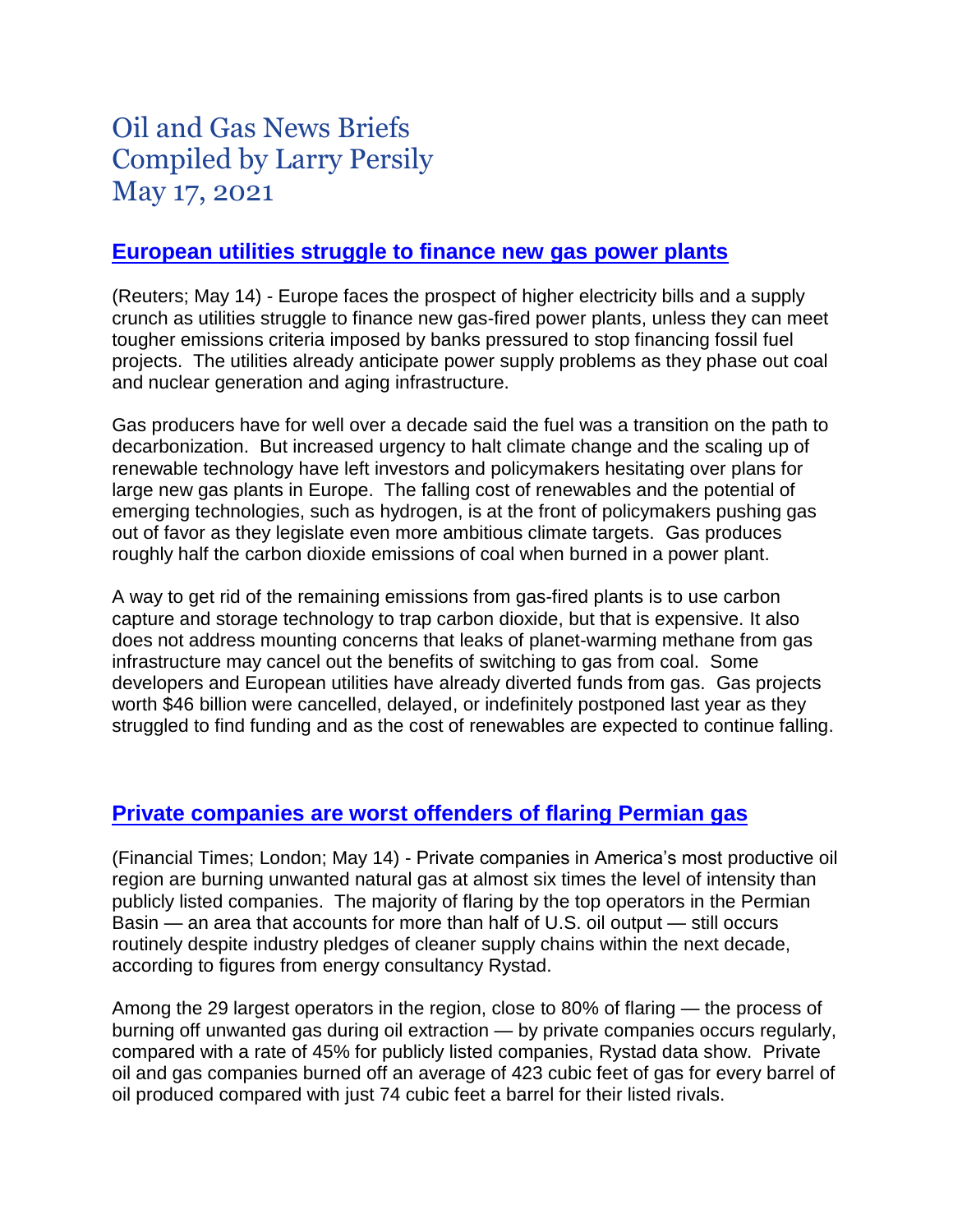The environmental impact of gas flaring, which results in more than 400 million tonnes of CO2 being emitted into the atmosphere each year, has caused investors to push companies in the industry to make commitments to end the practice. Most of the big oil groups have committed to end "routine flaring" by 2030, many as part of an initiative lead by the World Bank. However, private operators are yet to announce similar targets.

Each year more than 5 trillion cubic feet of gas is wasted through worldwide flaring rather than being captured and sold for energy supplies. That is enough to satisfy the natural gas demand of all residential buildings in the U.S. Most flaring occurs when companies lack the pipeline infrastructure to capture the gas — often arguing that the low price of natural gas erodes the commercial viability of delivering it to market.

# **[Mediation continues over Michigan's effort to close oil pipeline](https://www.naturalgasintel.com/enbridge-line-5-still-moving-oil-across-straits-of-mackinac-as-mediation-continues/)**

(Natural Gas Intelligence; May 13) - Oil was still flowing May 13 on Enbridge's disputed Line 5 across the Straits of Mackinac as mediation continues in the third court fight since 2018 over Michigan's demands to turn off the 540,000-barrel-per-day conduit. No court order emerged a day after the May 12 shutdown deadline set by Gov. Gretchen Whitmer. Fuel suppliers and buyers predict that choking off Line 5 would inflate energy prices. The line serves refineries in the upper Midwest, Ontario, and Quebec.

Whitmer raised prospects of further legal action to try inflicting a financial penalty on Enbridge in a widely circulated letter to the company. The governor wrote that Line 5 "constitutes an intentional trespass" that began May 12 because she had revoked the 68-year-old state property easement for the four-mile crossing of the straits between Lake Michigan and Lake Huron. The governor said the state could go after Enbridge for all the profits it earned "from its wrongful use of the easement lands following that date."

The Canadian government, which backs Enbridge, has told the U.S. District Court that Line 5 is under U.S. federal jurisdiction, and Michigan interference is barred by a 1977 treaty, the Agreement Between the Government of the United States and the Government of Canada Concerning Transit Pipelines. The U.S. government has declined to get involved in the dispute between Michigan and Enbridge. The state says the underwater line is an environmental risk, a charge the company denies.

# **[Nova Scotia LNG project sticks with plan for decision by June 30](https://www.nasdaq.com/articles/pieridae-moves-closer-to-june-decision-on-nova-scotia-lng-export-plant-2021-05-13)**

(Reuters; May 13) - Pieridae Energy said May 13 it still expects to make a final investment decision by June 30 on its proposed Goldboro liquefied natural gas export plant in Nova Scotia. That would allow the C\$10 billion project to produce its first LNG in 2025-2026. Pieridae is one of several firms to have delayed North American LNG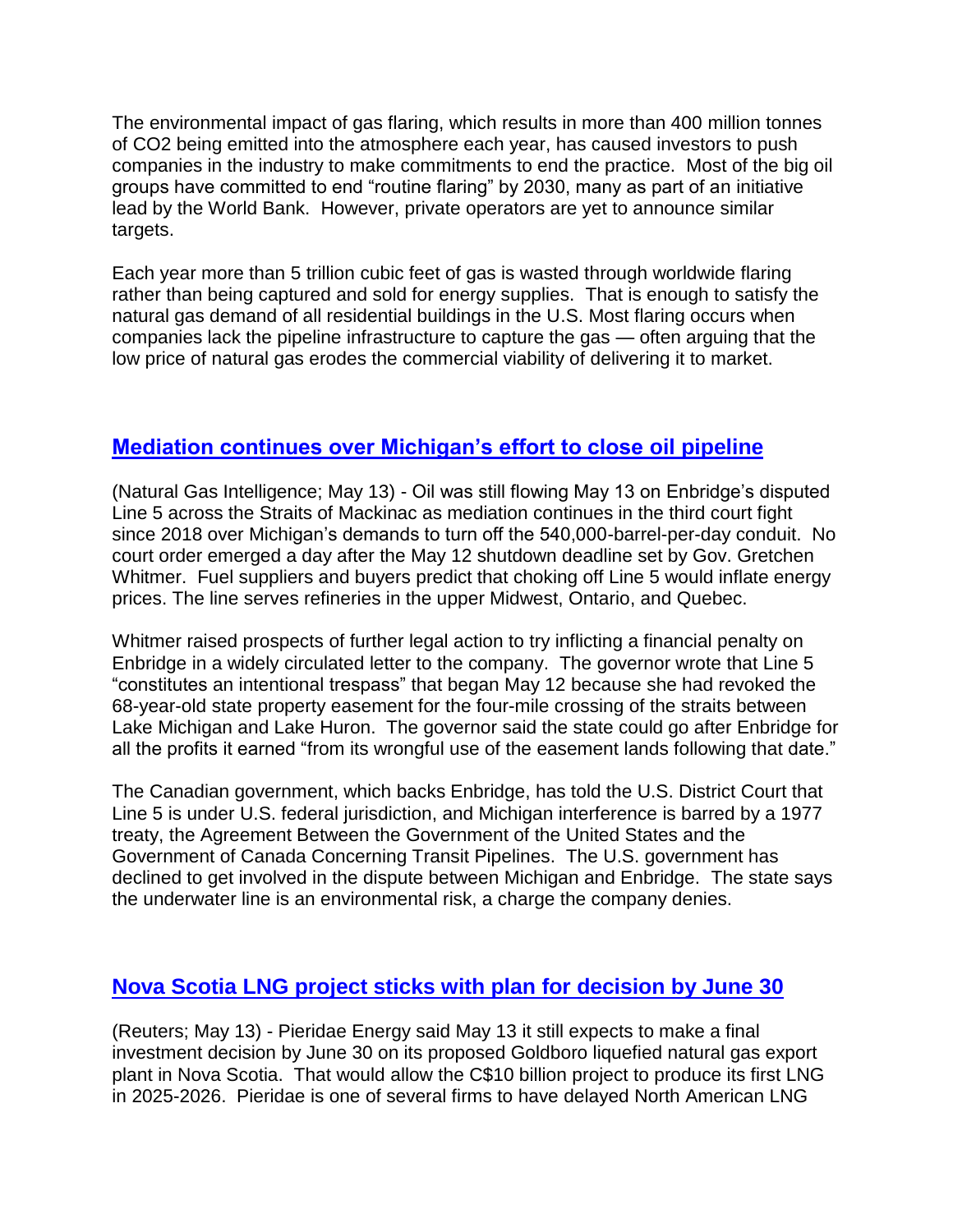export plants as global gas prices fell to their lowest in years in an oversupplied market in 2019 and then to new record lows in 2020 after a coronavirus-induced demand collapse.

Pieridae has a 20-year agreement to sell the LNG from Goldboro's first liquefaction train — about 5.2 million tonnes per year — to German utility Uniper. But the Uniper contract, extended five times since it was signed in 2013, is set to expire on June 30 and no extension has been announced. The developer first announced the project in 2012, promoting the first gas in 2018. Several delays have pushed Goldboro LNG to its latest deadline. There are currently 12 projects in North America, including Goldboro, that have said they could make final investment decisions in 2021, though analysts expect only one or two of those projects will actually start construction this year.

# **[Oregon LNG developer tells FERC it is pausing after permit defeats](https://www.seattletimes.com/seattle-news/northwest/natural-gas-terminal-plans-in-oregon-on-pause/)**

(The Associated Press; May 12) - A proposed West Coast liquefied natural gas export terminal is officially on pause after state reversals of two of its dredging permits last week. Jordan Cove Energy Project manager and associate general counsel Donald Sullivan said in a filing May 11 with the Federal Energy Regulatory Commission that Oregon state permit denials prevent the project from moving ahead despite federal approval in 2020. Sullivan wrote that the applicant has decided to pause development of the project while it assesses the effect of the permit decisions.

The \$8 billion project, planned for Coos Bay, also includes a 230-mile feeder pipeline would begin in Malin in southwest Oregon and end at the coast, crossing through four southern Oregon counties. The letter to FERC requested that the regulatory agency withdraw its consultation requests with the U.S. Fish and Wildlife Service and National Marine Fisheries Service on Jordan Cove's behalf "to conserve the resources of the commission and other operating agencies."

Earlier this month Oregon's Land Use Board of Appeals reversed the project's permits to dredge in Coos Bay, issued by Coos County and the City of Coos Bay on grounds that the company had not adequately justified why the coastal areas in question, zoned for conservation use, needed to be converted to vessel navigation zones. Southern Oregon tribes, environmentalists, many anglers, and coastal residents have opposed the pipeline since 2006. The project developer, Calgary-based Pembina Pipeline, took over the project in 2017. A previous owner had started the application with FERC in 2013.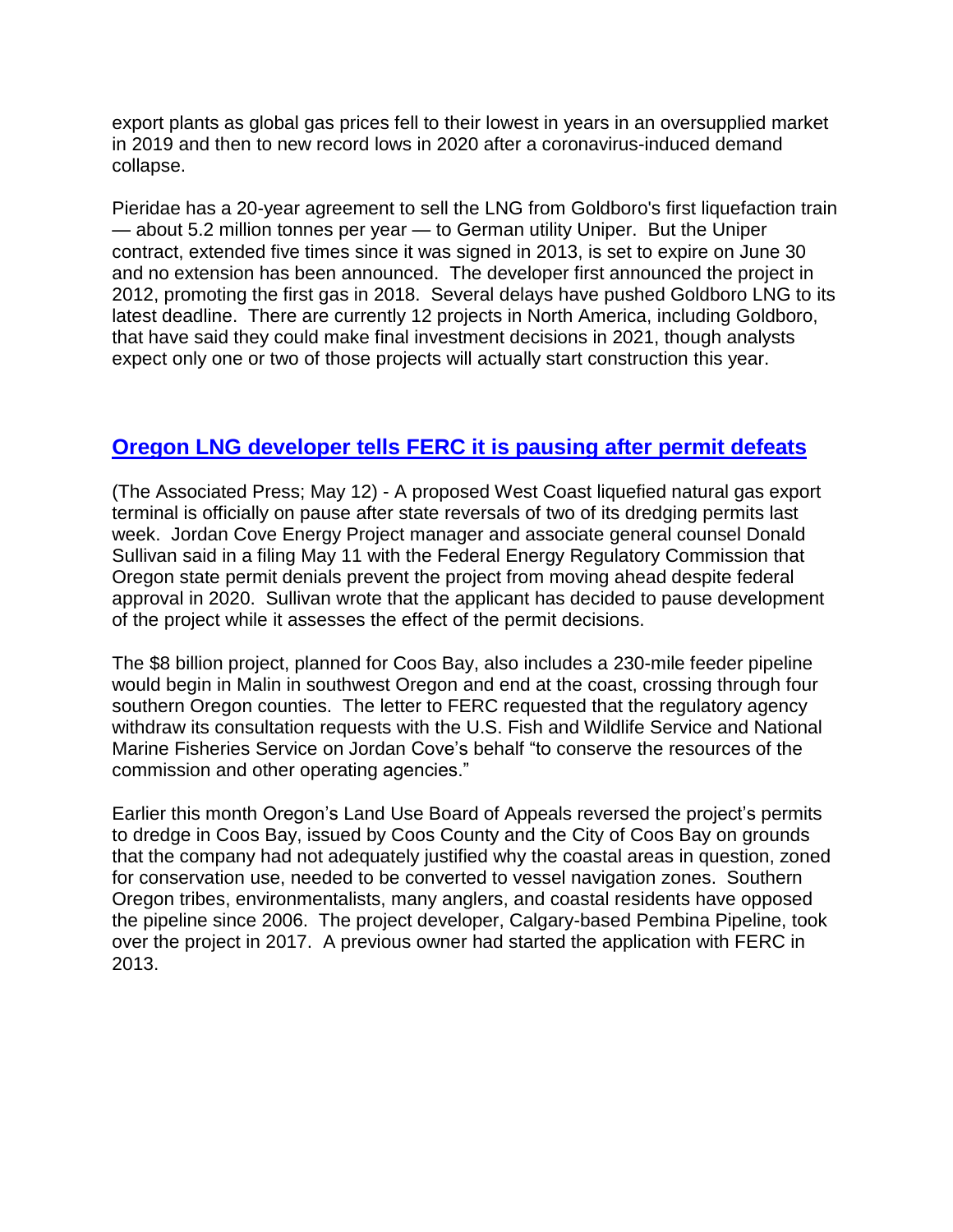### **[Louisiana LNG project developer says commercialization is close](https://www.houstonchronicle.com/business/energy/article/Phase-one-of-Tellurian-s-Driftwood-LNG-plant-16174176.php)**

(Houston Chronicle; May 13) – Houston-based Tellurian says it is one step closer to building its \$16.8 billion Driftwood LNG project in Lake Charles, Louisiana. Driftwood holds permits but lacks sales contracts and financing to begin construction. At the Citi Global Energy & Utilities Virtual Conference this week, Tellurian's Executive Chairman Charif Souki said the company is now "just weeks" from finishing commercialization for the plant's first phase. During the commercialization process, a company secures enough LNG sales contracts and financing to support the cost of construction.

Those contracts would include about 12 million to 15 million tonnes per year of LNG sold "entirely on Zoom," Souki said. Driftwood, at full capacity, is planned for 27.6 million tonnes per year. Tellurian last month said it paid off its debts and resumed gas drilling at Louisiana's Haynesville Shale after a two-and-a-half year hiatus. It is among a dozen North American LNG export projects that talk of making final investment decisions this year or next, but a lack of firm customers and financing has slowed down the decisions.

## **Developer of Texas LNG [project still plans decision](https://www.spglobal.com/platts/en/market-insights/podcasts/crude/051121-us-pipelines-cyberthreats-colonial-shutdown) this year**

(S&P Global Platts; May 14) - NextDecade is keeping to its current target to sanction this year the construction of at least two trains at its proposed Rio Grande LNG export terminal in Texas, according to a new investor presentation posted on the developer's website. To date, it has secured a single long-term contract with Shell covering 2 million tonnes per year of the 11 million tonnes of supply that is expected to make up the first phase of the project in Brownsville.

The full project, as currently proposed, would involve five trains and 27 million tonnes per year of capacity. In the presentation, NextDecade said it is progressing commercial negotiations with "multiple counterparties" to enable an initial final investment decision in 2021. The presentation did not elaborate on the talks, and a spokesman did not respond to a message seeking comment May 14.

In November, France's Engie said it had halted talks with NextDecade about a supply deal tied to Rio Grande LNG. European utilities face pressure from environmental interests to refrain from signing new long-term deals for importing U.S. shale gas. Since Engie's announcement, NextDecade has launched several initiatives designed to reduce Rio Grande LNG's greenhouse gas emissions profile. It plans to advance a carbon capture and storage project shortly after it sanctions the first phase.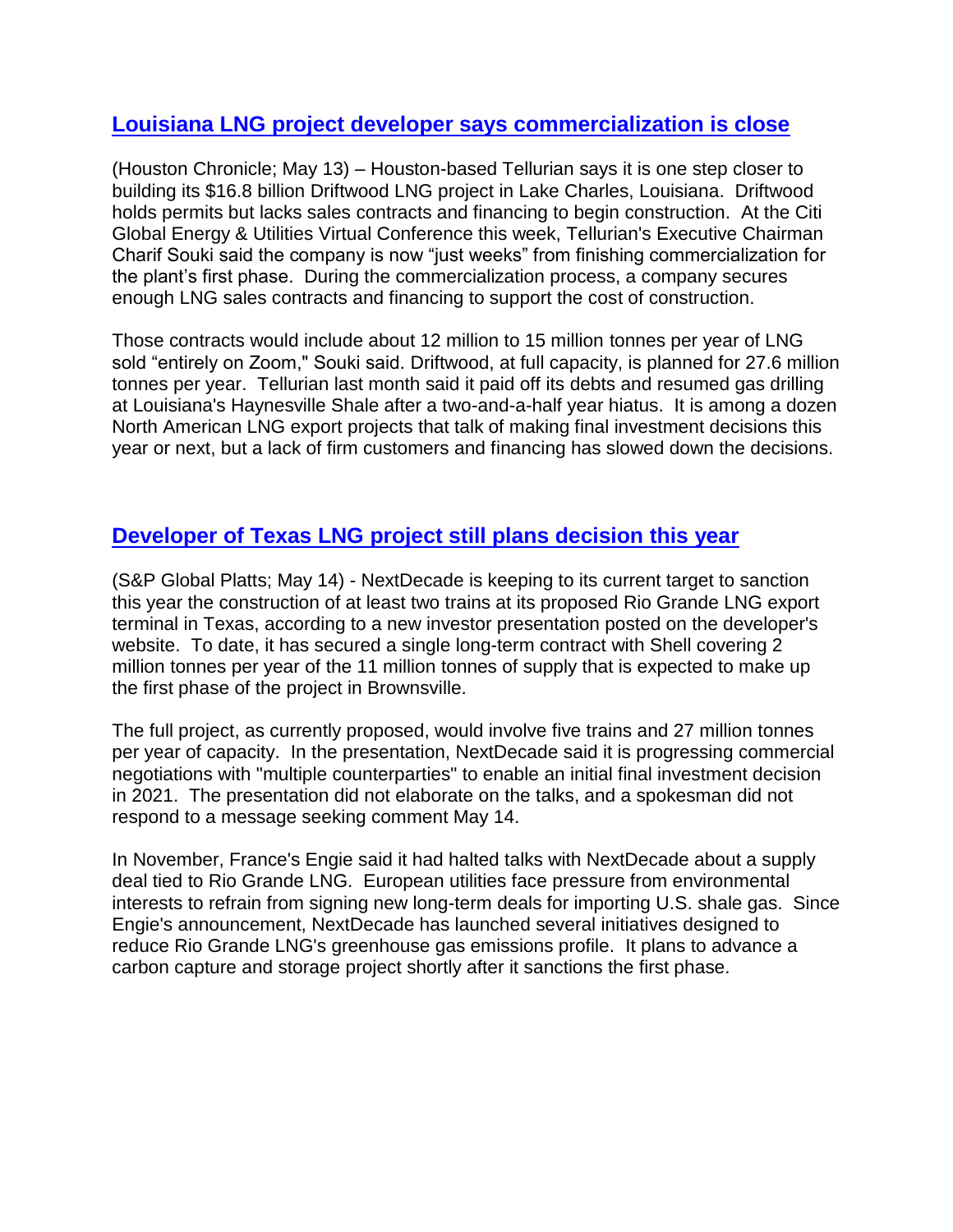#### **[Irish government wants pause in LNG import projects pending review](https://www.spglobal.com/platts/en/market-insights/latest-news/natural-gas/051421-ireland-advises-against-all-lng-project-developments-during-energy-review)**

(S&P Global Platts; May 14) - Ireland does not consider it "appropriate" for any LNG import terminal project to proceed pending the outcome of a review of the country's energy supply security. Ireland has no LNG import infrastructure at present, but two projects are under development — U.S. company New Fortress Energy's proposed Shannon LNG terminal and a floating import terminal being developed by U.K.-listed Predator Oil and Gas.

The Irish coalition government formed last June made it a policy pledge not to allow the import of LNG produced from shale gas with legislation expected to be published in the near future. In the meantime, a review of the country's energy security is underway, and the government said no LNG projects should proceed until the review is completed.

"Pending the outcome of this review, it is the minister's position that it would not be appropriate for the development of any LNG terminals in Ireland to be permitted or proceeded with," a Department of the Environment spokesperson said. Opposition to LNG sourced from shale gas — or fracked gas as Dublin calls it — was first cemented in the coalition's Programme for Government last year. "The Programme sets out that as Ireland moves toward carbon neutrality, it does not make sense to develop LNG projects importing fracked gas," the spokesperson said.

## **[Russia eyes Yamal gas for chemical feedstock, in addition to LNG](https://financialpost.com/pmn/business-pmn/russia-eyes-arctic-yamal-gas-for-chemical-projects-lng-minister)**

(Reuters; May 14) - Russia wants to use the huge natural gas resources of its Yamal Peninsula in the Arctic for gas chemical projects and the production of liquefied natural gas, Energy Minister Nikolai Shulginov said May 14. Yamal, which the government claims holds more than a fifth of the world's gas reserves, is located 1,250 miles northeast of Moscow. Shulginov told the ministry's in-house magazine that the government is considering several options for monetizing the vast resources.

"The most preferential scenario is the development of gas chemical projects, as well as using the resource base for making forays into new markets, namely the production of LNG," Shulginov said. Boosting gas production would help Russia achieve its strategic target of 120 million to 140 million tonnes per year of LNG by 2035, he said. That much gas could make it the world's leading LNG producer, close to Qatar's expansion plans to reach 126 million tonnes later this decade. The Yamal Peninsula's gas resources are estimated at 935 trillion cubic feet, according to Russian oil and gas producer Gazprom.

Russian gas producer Novatek already has an LNG plant in the region and is building a second, which would boost total its production capacity to about 36 million tonnes. The Sakhalin-2 terminal in Russia's Far East, which has operating since 2009, brings the country's total to 45 million tonnes with several more terminals under consideration.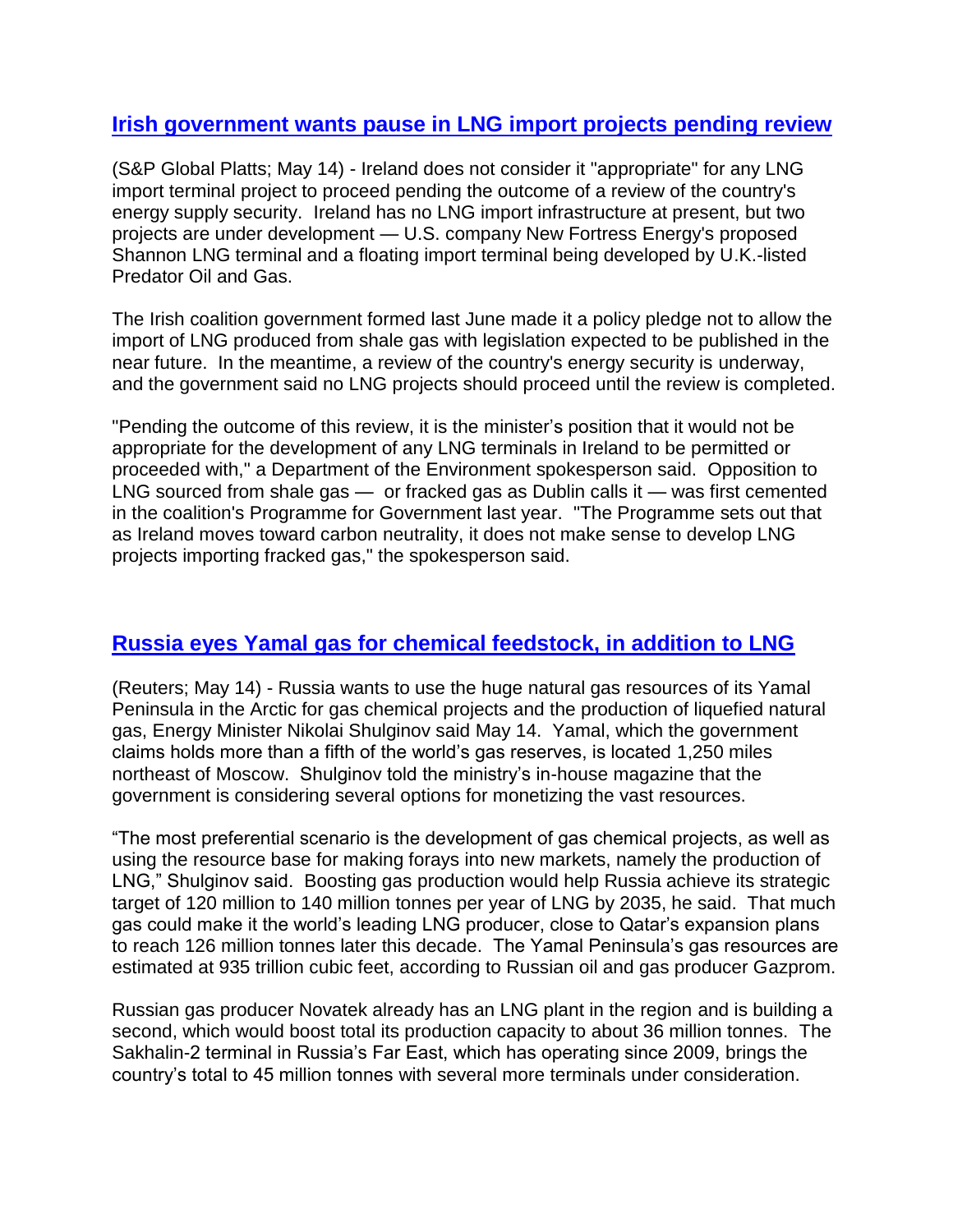### **[Louisiana House approves tax break to restart abandoned wells](https://www.nola.com/news/politics/article_98078d44-b375-11eb-b9df-6b97f41df49e.html)**

(New Orleans Advocate; May 12) - The Louisiana House of Representatives on May 11 unanimously passed a bill to exempt oil from abandoned wells from severance tax. Rep. Jean-Paul Coussan described the bill as a win-win for the industry and the environment, but environmental advocate Cynthia Sarthou, executive director of Healthy Gulf, called it a "real gift to the oil industry." Though the Senate has passed a similar bill, the bodies would need to pass the same measure for it to move to the governor for signature.

The Department of Natural Resources has designated more than 4,000 oil wells in the state as orphaned or abandoned. Wells typically become abandoned when a small oil company buys a previously drilled well and goes bankrupt without properly plugging and abandoning it. When this happens, the liability falls to the state, which uses revenue from a fee on oil and gas production to pay for the cleanup. But the program lacks adequate funding, according to a 2014 legislative auditor's report.

Coussan's bill would incentivize new oil producers to take over the liability of the well by eliminating the severance tax on oil production, which is typically 12.5%. The tax exemption would last for two years or until production of the well surpasses the cost of operation, whichever comes first. As the bill was discussed in the House, Rep. Larry Frieman sarcastically asked how he could avoid taxes on a new business he wanted to open. In response, Coussan said the bill would benefit the environment by incentivizing small companies to take over wells and, eventually, plug and abandon them properly.

# **[China will start taxing lower-quality,](https://www.bloomberg.com/news/articles/2021-05-14/china-to-tax-dirty-oil-flows-from-next-month-citing-pollution) imported 'dirty fuels'**

(Bloomberg; May 14) - China will start taxing imports of so-called "dirty fuels" used to make lucrative but lower-quality products starting next month, citing pollution concerns and the need for fairness in the refining sector. Imports of products such as light-cycle oil — a low-quality fuel that's blended into diesel or fuel oil — will be subject to a consumption tax on June 12, according to a statement from the Ministry of Finance.

Other products that will incur the levy include mixed aromatics and diluted bitumen, the ministry said, and all will be taxed the same as shipments of naphtha or fuel oil. Chinese regulators have been considering imposing a tax on imports of light-cycle oil as the central government increased its scrutiny of high-emission fuels. The light-cycle oil can be used to make inferior and highly pollutive products at lower prices, a loophole that's driven a surge in volumes to China. Most flows come from South Korea, although Malaysia and Vietnam also have a stake in the trade.

"In recent years, a small number of companies have imported a large quantity of fuel that does not meet national standards, which flows to illegal business channels,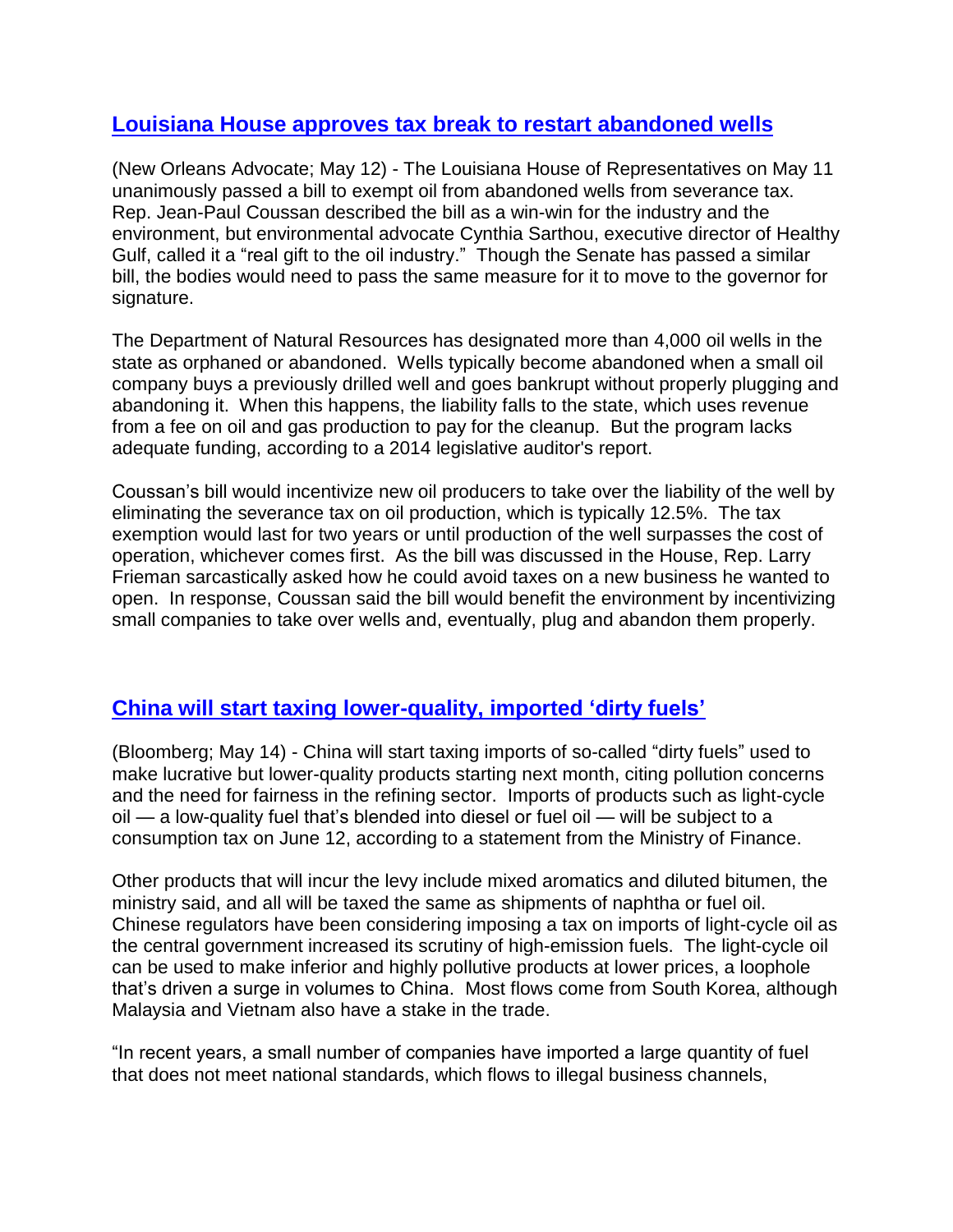endangers the fairness of the refined oil market, poses greater social security risks and causes environmental pollution," the ministry said.

#### **[Mexico burns more domestically produced dirtier fuel oil](https://financialpost.com/pmn/business-pmn/mexican-power-plants-boost-dirty-fuel-oil-use-shun-natural-gas)**

(Bloomberg; May 14) - Fuel that is so dirty that the global shipping industry banned its use last year is being burned at the highest level in three years in Mexico's power plants. With the global shipping industry shunning sulfurous fuel oil to curb emissions, storage tanks in Mexico are overflowing with the stuff. The solution for Mexico is to push more of it for electricity generation, replacing cheaper natural gas that is often imported from the U.S. but which is contrary to the country's push for energy independence.

As a result, demand for the fuel jumped by almost 50% in the past year to more than a 100,000 barrels a day in March, according to government data. "Mexico is creating a market to absorb the excess fuel oil from its refineries," said Ixchel Castro, an analyst with Wood Mackenzie. The move is certain to raise Mexico's emissions. Switching a power plant that uses natural gas to fire a turbine to fuel oil generates 16% more carbon dioxide, according to BloombergNEF calculations.

State oil company Petroleos Mexicanos produces copious amounts of fuel oil unintentionally as side product of gasoline and diesel production. The more gasoline the country's refineries produce, the more extra fuel oil they have to find a home for. "Natural gas is cheaper compared with fuel oil, but in Mexico it's a political decision more than an economic one," Castro said.

## **[Australia proposes subsidizing refineries to keep them open](https://www.abc.net.au/news/2021-05-17/oil-refineries-urged-to-stay-in-australia/100143108)**

(Australian Broadcasting Corp., May 17) - Australia's two remaining oil refineries will be encouraged to stay open under a plan that could cost up to A\$2 billion aimed at shoring up the nation's fuel security. Under the federal government's package, the two refineries — in Queensland and Victoria — will be offered up to 6.8 U.S. cents per gallon of fuel they produce until 2030. Prime Minister Scott Morrison said it would protect hundreds of jobs at the Ampol refinery at Lytton and the Viva refinery in Geelong.

Concerns about fuel security were heightened after BP decided to close its Kwinana refinery in Western Australia just months before ExxonMobil announced it was shutting its Altona plant in Melbourne's west. Experts have warned Australia is becoming increasingly reliant on imported fuel, while unions argue the nation could "grind to a halt" if maritime supply chains are disrupted by a conflict or natural disaster.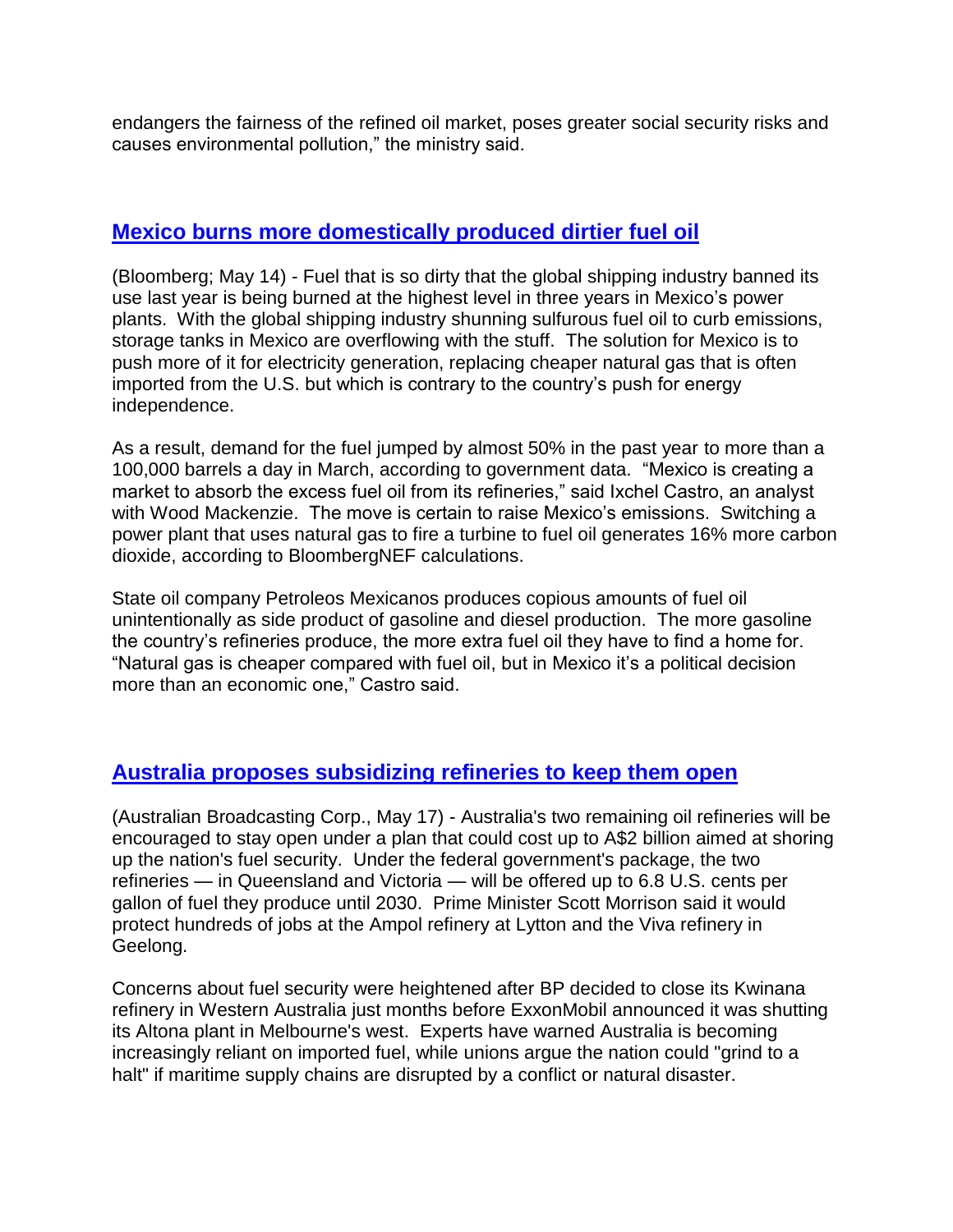Refineries will receive the maximum subsidy when the margin they make per barrel of oil falls to A\$7.30. The payment will drop to zero if margins reach \$10.20. Legislation will be introduced to Parliament in the coming weeks, aiming to start the payments by the beginning of July. The measure has been estimated to cost up to A\$2 billion "in a worst-case scenario" assuming both refineries are paid the top rate through to 2030.

#### **[Japan plans to build LNG-fueled Arctic research ship](https://www.argusmedia.com/en/news/2214591-japan-planning-lngfuelled-arctic-research-icebreaker?backToResults=true)**

(Argus Media; May 13) - Japan is targeting to launch an LNG-fueled, arctic research icebreaker in 2026, aiming for better access to study the area's climate and environment, as well as its vast natural resources. The country's Ministry of Education, Science and Technology has decided to start construction of a ¥34 billion (US\$310 million) arctic research icebreaker in the 2021-2022 fiscal year. The 13,000-grosstonne, 420-foot-long vessel is planned for a dual-fuel engine that can run on LNG or fuel oil and have the capability of navigating through ice up to four-feet thick.

This will be Japan's first arctic research icebreaker. Jamstec, the marine science agency under the ministry, has been carrying out arctic research using the smaller research ship Mirai, which runs on diesel and can only enter the area in summer months, as it lacks ice-breaking capabilities. Japan has the Antarctic research icebreaker Shirase, which was launched in 2009.

Jamstec is tentatively planning to issue a tender later this month for construction of the new arctic research icebreaker. Bids are expected to be submitted by mid-July before the winner is determined in August. The Japanese government in 2015 drew up its first Arctic development policy, joining the international race to establish a new shipping route and get access to the area's natural resources.

## **[Realignment in global refinery capacity will require more tankers](https://www.spglobal.com/platts/en/market-insights/latest-news/natural-gas/051321-interview-torm-banks-on-long-term-strength-of-large-oil-product-tankers)**

(S&P Global Platts; May 13) - Expected decreases in refining capacity in some regions and increases in others point to a stronger demand for large product tankers in the future, following a recovery in oil demand to pre-pandemic levels by the end of 2021, the CEO of Danish tanker company Torm said May 12. Shutdowns of 2.3 million barrels per day of refinery capacity has been announced in recent months and another 1 million is under consideration, CEO Jacob Meldgaard told S&P Global Platts.

The closures are mostly in developed economies including Australia, Japan, Europe, the U.S., and South Africa. The loss compares with global capacity expansion of 4.9 million barrels per day in 2020-23, Meldgaard said, much of it in the Middle East and Asia. "We believe this will lead to longer distances and that will lead to larger vessels,